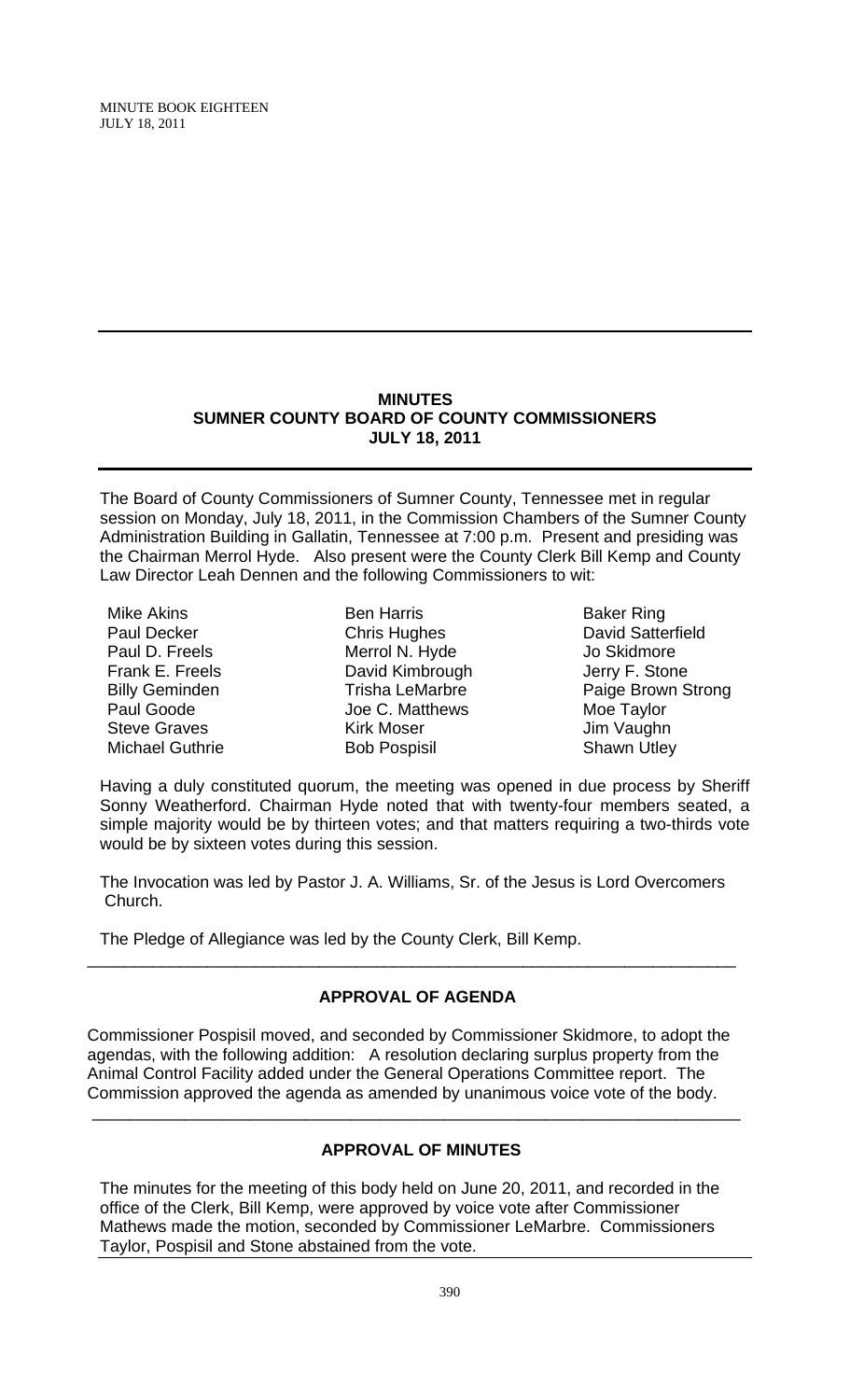# **REPORT OF THE CHAIR**

### **COMMITTEE ON COMMITTEES ELECTION**

Commissioner Stone nominated Commissioner Geminden, LeMarbre, Taylor, Skidmore and Stone to serve on the Committee on Committees, referred to as Slate 1.

Commissioner Decker nominated Commissioners LeMarbre, Skidmore, Guthrie, Ring and Matthews, referred to as Slate 2.

Clerk Kemp explained that for voting purposes, Slate 1 would be the green button and Slate 2, the white button.

The electronic vote was recorded in the following manner:

| <b>SLATE 1 - GREEN</b> |   | <b>SLATE 2 - WHITE BALLOT ONE</b> |              |                |          |
|------------------------|---|-----------------------------------|--------------|----------------|----------|
| Akins                  | Α | <b>Taylor</b>                     |              | Geminden       |          |
| Utley                  | Y | Graves                            | Y            | Satterfield    | Α        |
| F. Freels              | Y | <b>Matthews</b>                   | A            | Ring           | А        |
| <b>Brown Strong</b>    | A | Vaughn                            | Y            | LeMarbre       | Α        |
| Moser                  | Y | Decker                            | A            | Hyde           | Y        |
| <b>Hughes</b>          | Α | Kimbrough                         | A            | Goode          | Α        |
| <b>Skidmore</b>        | Y | P. Freels                         | Y            | <b>Stone</b>   | Y        |
| <b>Guthrie</b>         | Α | Pospisil                          |              |                |          |
| <b>BALLOT1</b>         |   | <b>Yes: 12</b>                    | <b>No: 0</b> | <b>Abs: 11</b> | 07:07 PM |

Chairman Hyde declared the vote did not garner the necessary majority to elect a Committee on Committees.

 Commissioner Satterfield moved, seconded by Commissioner Ring, to take a revote. The motion carried unanimously. Upon request from commissioners, Clerk Kemp changed Slate 2 to the red button.

The electronic vote was recorded in the following manner:

| <b>SLATE 1 - GREEN</b> |   | SLATE 2 - RED BALLOT TWO |               |               |          |
|------------------------|---|--------------------------|---------------|---------------|----------|
| <b>Akins</b>           | N | Taylor                   |               | Geminden      | Y        |
| Utley                  | Y | Graves                   |               | Satterfield   | N        |
| F. Freels              | Y | <b>Matthews</b>          | N             | <b>Harris</b> | N        |
| Ring                   | N | <b>Brown Strong</b>      | N             | Vaughn        | Y        |
| LeMarbre               | N | Moser                    |               | <b>Decker</b> | N        |
| Hyde                   | Y | Hughes                   | N             | Kimbrough     | N        |
| Goode                  | N | Skidmore                 | Y             | P. Freels     | Y        |
| <b>Stone</b>           | Y | Guthrie                  | Ν             | Pospisil      | Y        |
| <b>BALLOT2</b>         |   | <b>Yes: 12</b>           | <b>No: 12</b> | Abs: 0        | 07:09 PM |

Chairman Hyde declared the vote did not achieve the necessary majority for an election.

Commissioner Goode moved, seconded by Commissioner Satterfield, to take a revote. The motion carried unanimously.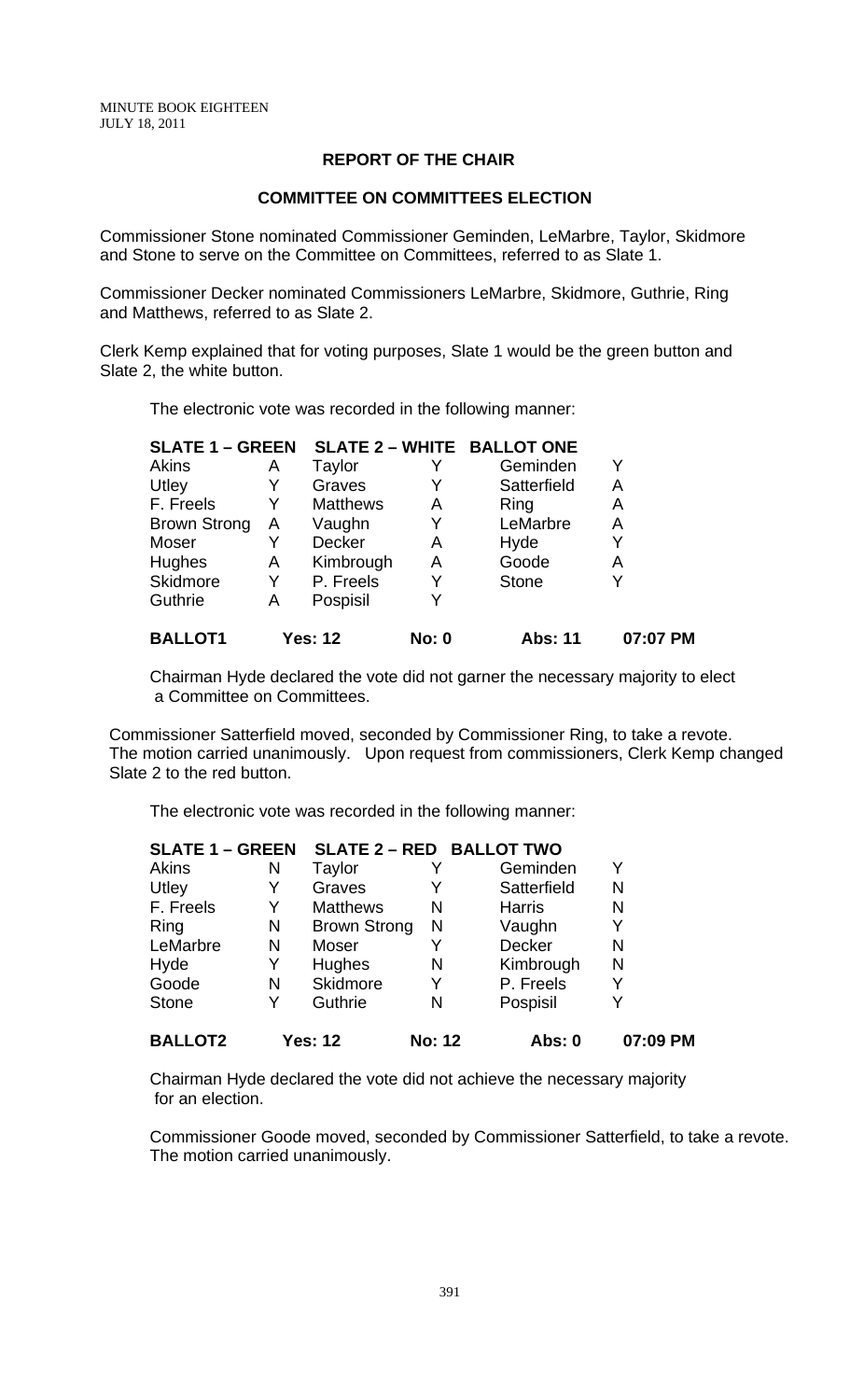The electronic vote was recorded in the following manner:

| <b>SLATE 1 - GREEN</b> |   | <b>SLATE 2 - RED BALLOT THREE</b> |               |               |          |
|------------------------|---|-----------------------------------|---------------|---------------|----------|
| <b>Akins</b>           | N | Taylor                            |               | Geminden      | Y        |
| Utley                  | Y | Graves                            | Y             | Satterfield   | N        |
| F. Freels              | Y | <b>Matthews</b>                   | N             | <b>Harris</b> | Y        |
| Ring                   | N | <b>Brown Strong</b>               | N             | Vaughn        | Y        |
| LeMarbre               | N | Moser                             |               | Decker        | N        |
| Hyde                   | Y | Hughes                            | N             | Kimbrough     | N        |
| Goode                  | N | Skidmore                          | Y             | P. Freels     | Y        |
| <b>Stone</b>           | Y | Guthrie                           | N             | Pospisil      | Y        |
| <b>BALLOT3</b>         |   | <b>Yes: 13</b>                    | <b>No: 11</b> | Abs: 0        | 07:10 PM |

Chairman Hyde declared the vote achieved the necessary majority for an election of Slate 1, consisting of Commissioners Stone, Geminden, Skidmore, LeMarbre and Taylor.

Chairman Hyde noted the Veteran Services Report in the Commission packet.

# **CONSENT AGENDA**

\_\_\_\_\_\_\_\_\_\_\_\_\_\_\_\_\_\_\_\_\_\_\_\_\_\_\_\_\_\_\_\_\_\_\_\_\_\_\_\_\_\_\_\_\_\_\_\_\_\_\_\_\_\_\_\_\_\_\_\_\_\_\_\_

Commissioner Frank E. Freels moved, seconded by Commissioner Pospisil, to approve the Consent Agenda items.

#### **1107-04 A RESOLUTION AUTHORIZING AN EXEMPTION FROM THE HIRING FREEZE IN ORDER FOR THE HEALTH DEPARTMENT TO HIRE A FULL TIME AND PART TIME EMPLOYEE**

**BE IT RESOLVED** by the Sumner County Board of County Commissioners, meeting in regular session on this the 18<sup>th</sup> day of July 2011, that this body hereby authorizes an exemption from the hiring freeze in order to allow the Sumner County Health Department to change from contracted cleaning services to hiring of a full time and part time maintenance employee.

\_\_\_\_\_\_\_\_\_\_\_\_\_\_\_\_\_\_\_\_\_\_\_\_\_\_\_\_\_\_\_\_\_\_\_\_\_\_\_\_\_\_\_\_\_\_\_\_\_\_\_\_\_\_\_\_\_\_\_\_\_\_\_\_

#### **1107-05 A RESOLUTION TO AUTHORIZE THE APPLICATION AND ACCEPTANCE OF THE JAG (JUSTICE ASSISTANCE GRANT) AND THE BULLET PROOF VEST GRANT FOR THE OFFICE OF THE SHERIFF**

**BE IT RESOLVED** by the Sumner County Board of County Commissioners meeting in regular session on this the  $18<sup>th</sup>$  day of July, 2011, that this body authorizes the office of the Sheriff to apply and accept the following grants as shown on the attachment herewith:

- Bullet Proof Vest Grant up to \$3,000.00
- JAG (Justice Assistance Grant) up to \$12,677.00

 **1107-06 A RESOLUTION DECLARING VARIOUS ITEMS FROM THE TRUSTEE'S OFFICE AS SURPLUS AND AUTHORIZING DISPOSAL OR SALE OF SAME PURSUANT TO EXISITING POLICIES AND PROCEDURES**

 $\frac{1}{\sqrt{2}}$  ,  $\frac{1}{\sqrt{2}}$  ,  $\frac{1}{\sqrt{2}}$  ,  $\frac{1}{\sqrt{2}}$  ,  $\frac{1}{\sqrt{2}}$  ,  $\frac{1}{\sqrt{2}}$  ,  $\frac{1}{\sqrt{2}}$  ,  $\frac{1}{\sqrt{2}}$  ,  $\frac{1}{\sqrt{2}}$  ,  $\frac{1}{\sqrt{2}}$  ,  $\frac{1}{\sqrt{2}}$  ,  $\frac{1}{\sqrt{2}}$  ,  $\frac{1}{\sqrt{2}}$  ,  $\frac{1}{\sqrt{2}}$  ,  $\frac{1}{\sqrt{2}}$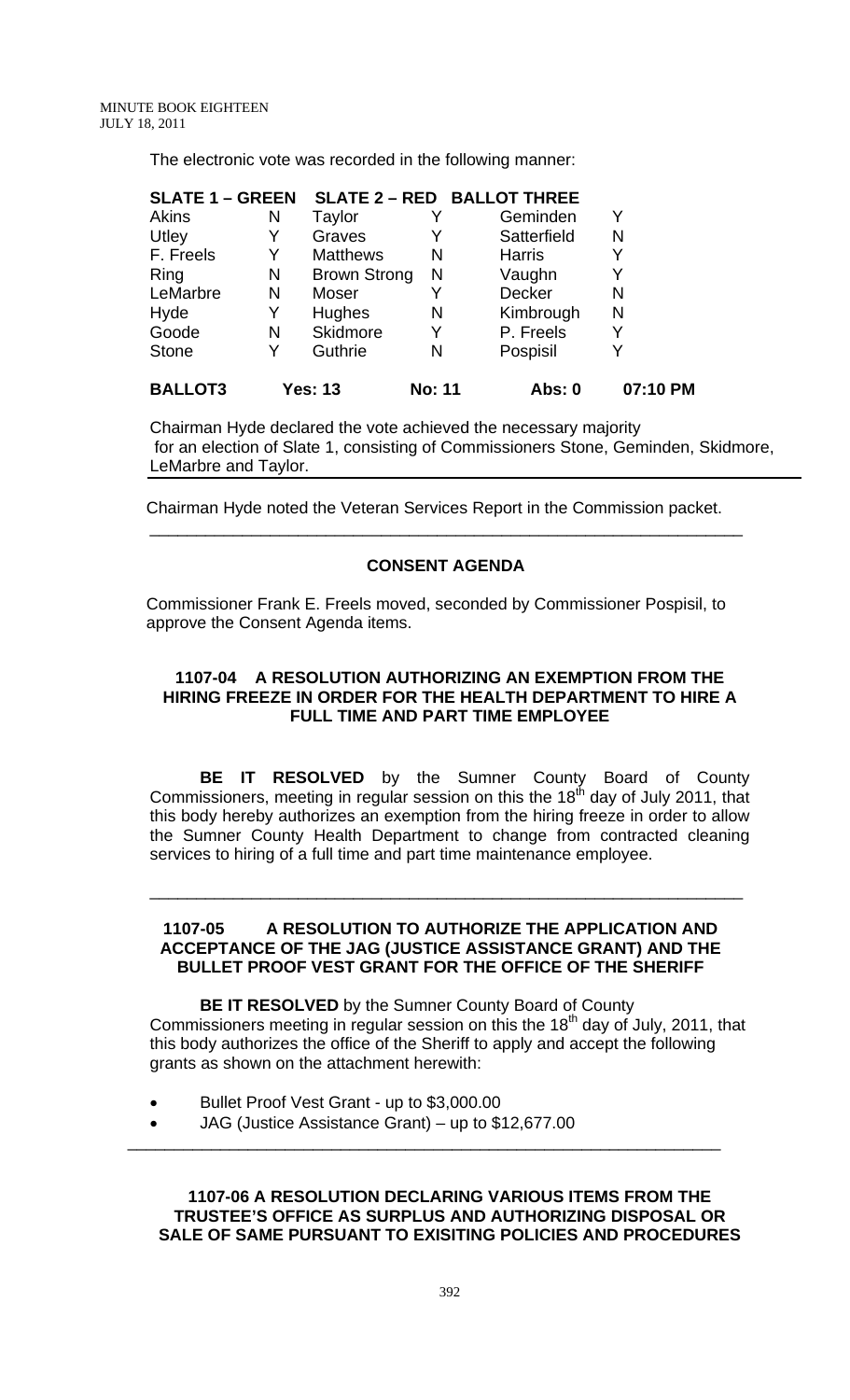**BE IT RESOLVED** by the Sumner County Board of County Commissioners meeting in regular session on this the  $18<sup>th</sup>$  day of July, 2011 that this body does hereby declare various items from the Trustee's Office as surplus as shown on the attachment herewith; and

**BE IT FURTHER RESOLVED,** that the disposal or sale of the same is authorized pursuant to existing policies and procedures.

\_\_\_\_\_\_\_\_\_\_\_\_\_\_\_\_\_\_\_\_\_\_\_\_\_\_\_\_\_\_\_\_\_\_\_\_\_\_\_\_\_\_\_\_\_\_\_\_\_\_\_\_\_\_\_\_\_\_\_\_\_\_\_\_

#### **1107-07 A RESOLUTION TO WAIVE PAYMENT OF ADEQUATE FACILITIES TAX FOR TAX PAYERS FOR RECONSTRUCTION OF HOMES OF PROPERTY DEVASTATED BY THE MAY 2010 FLOODS AFTER THE ORIGINAL PROPERTY IS DEEMED NOT BUILDABLE**

**BE IT RESOLVED** by the Sumner County Board of County Commissioners meeting in regular session on this the  $18<sup>th</sup>$  day of July, 2011, that this body does hereby waives repayment of the adequate facilities tax by a citizen seeking to rebuild a home in a new location after the May 2010 floods where the original property has been deemed not buildable.

\_\_\_\_\_\_\_\_\_\_\_\_\_\_\_\_\_\_\_\_\_\_\_\_\_\_\_\_\_\_\_\_\_\_\_\_\_\_\_\_\_\_\_\_\_\_\_\_\_\_\_\_\_\_\_\_\_\_\_\_\_\_\_\_

# **1107-08 A RESOLUTION APPROVING THE BOND OF A SUMNER COUNTY OFFICIAL**

 **BE IT RESOLVED** by the Sumner County Board of County Commissioners meeting in regular session on this the 18<sup>th</sup> day of July, 2011, that this body hereby approves the bond of the Sumner County Official listed below:

Constable for District 9 - Mark Nodini

Chairman Hyde declared the Consent Agenda items approved by the body upon unanimous voice vote.

\_\_\_\_\_\_\_\_\_\_\_\_\_\_\_\_\_\_\_\_\_\_\_\_\_\_\_\_\_\_\_\_\_\_\_\_\_\_\_\_\_\_\_\_\_\_\_\_\_\_\_\_\_\_\_\_\_\_\_\_\_\_\_\_

# **RECOGNITION OF THE PUBLIC**

 Chairman Hyde opened the floor to allow the public to speak concerning any matter on the agenda. With no one wishing to speak, recognition of the public was closed.

# **REPORT FROM COUNTY OFFICIALS**

\_\_\_\_\_\_\_\_\_\_\_\_\_\_\_\_\_\_\_\_\_\_\_\_\_\_\_\_\_\_\_\_\_\_\_\_\_\_\_\_\_\_\_\_\_\_\_\_\_\_\_\_\_\_\_\_\_\_\_\_\_\_\_\_\_\_\_\_\_

The County Officials filed the following reports: County Investments, County General Fund, County Debt Service Fund, County Highway Fund, County Capital Outlay Fund, School General Purpose Fund, School Federal Projects Fund, School Food Service Fund, Employee Health Insurance Trust Fund, Employee Dental Insurance Trust Fund, Casualty Insurance Trust Fund, County Trustee Funds, Special Reports: County Dental Insurance Claim Payments, County Health Insurance Claim Payments, County Property Tax Collections, County EMS Billing/Collections/Balances, County Sales Tax Collections, County Wheel Tax Collections, County Tax Rates/Property Values and County School Loan Program Rates. Approval of the filing of these records does not certify to the accuracy of the documents.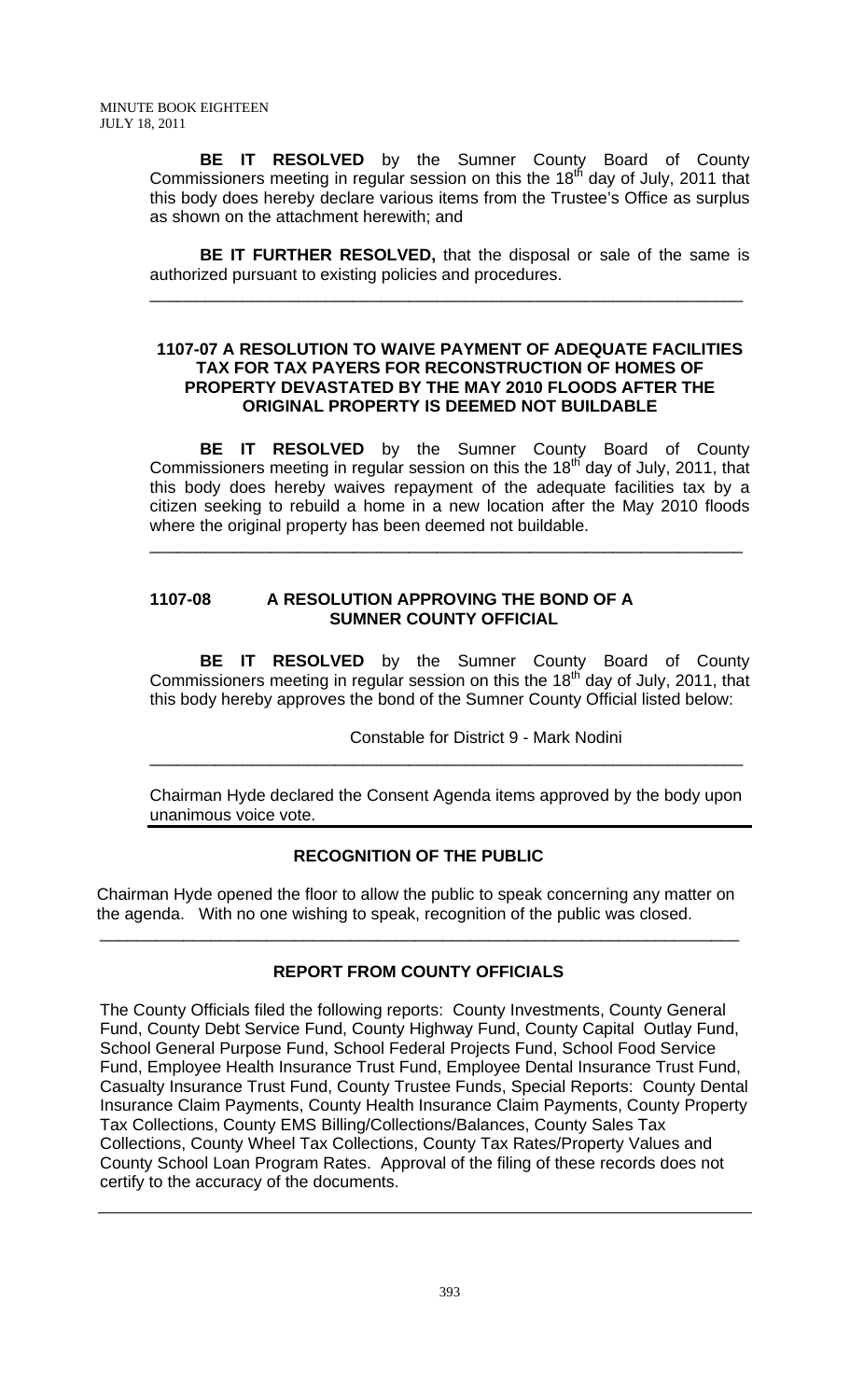### **COMMITTEE ON COMMITTEES**

Commissioner Stone announced deferral of the Airport Authority appointments. He announced that the 2011-12 Committee structure would be voted upon next month.

#### **HIGHWAY COMMISSION**

\_\_\_\_\_\_\_\_\_\_\_\_\_\_\_\_\_\_\_\_\_\_\_\_\_\_\_\_\_\_\_\_\_\_\_\_\_\_\_\_\_\_\_\_\_\_\_\_\_\_\_\_\_\_\_\_\_\_\_\_\_\_\_\_\_\_\_\_\_\_

There was no report from the Highway Commission.

## **EDUCATION COMMITTEE**

 **\_\_\_\_\_\_\_\_\_\_\_\_\_\_\_\_\_\_\_\_\_\_\_\_\_\_\_\_\_\_\_\_\_\_\_\_\_\_\_\_\_\_\_\_\_\_\_\_\_\_\_\_\_\_\_\_\_\_\_\_\_\_\_\_\_\_\_\_\_\_** 

Commissioner Decker yielded the floor to Commission Goode who reported on the Compass luncheon to be held August 25.

#### **NOTARIES PUBLIC ELECTION**

C MICHELE ALLEN LUANNE M KEMPER SUZIE BLANKENSHIP LYNN KENNEDY KIMBERLY S BOYD LINDA M KNOWLES JUDY GREEN BRENNAN T L LITTLE DEBORAH S BURNETT ELIZABETH H LONGMIRE JOSEPH S. BURRIS K J LOSH JOLEE COLLINS JAN MACKEY CARL E COOPER HANNAH G MARTIN ALLISON W EGAN KEVIN R O'HARA KELLY FAULTON MICHELE E OWENS LESLEY M FISHER JASON A PITT JAMIE N. FRANKS KATHY SHAWN RICHARDS BARRY FRYE BECKY E ROY JAMIE L GRUBBS BRENDA SHETTERS THOMAS HARTSINCK MAGAN E HUMPHRIES-DIXON JENNIFER J THOMPSON ED L INMAN JANNA VON KESSEL JENNIFER L JOHNSON ANDREA E WINSTEAD CHRISTINA M KEITH

MATT DECKARD BARBARA BOONE MCGINNIS

Chairman Hyde introduced the following resolution:

#### **1107-NOT A RESOLUTION TO APPROVE AND ACCEPT APPLICATIONS FOR NOTARIES PUBLIC POSITIONS AND PERSONAL SURETY GUARANTORS**

 **WHEREAS,** according to the law of the State of Tennessee, an individual must apply for the office of Notary Public in the county of residence, or of their principal place of business; and

 **WHEREAS**, state statute requires personal sureties making bonds for Notaries publics to be approved by the Sumner County Commission; and

 **WHEREAS,** said applicant must be approved by the County Commission assembled; and

 **WHEREAS,** Bill Kemp, Sumner County Clerk, has certified according to the records of his office that the persons named on the attached listing labeled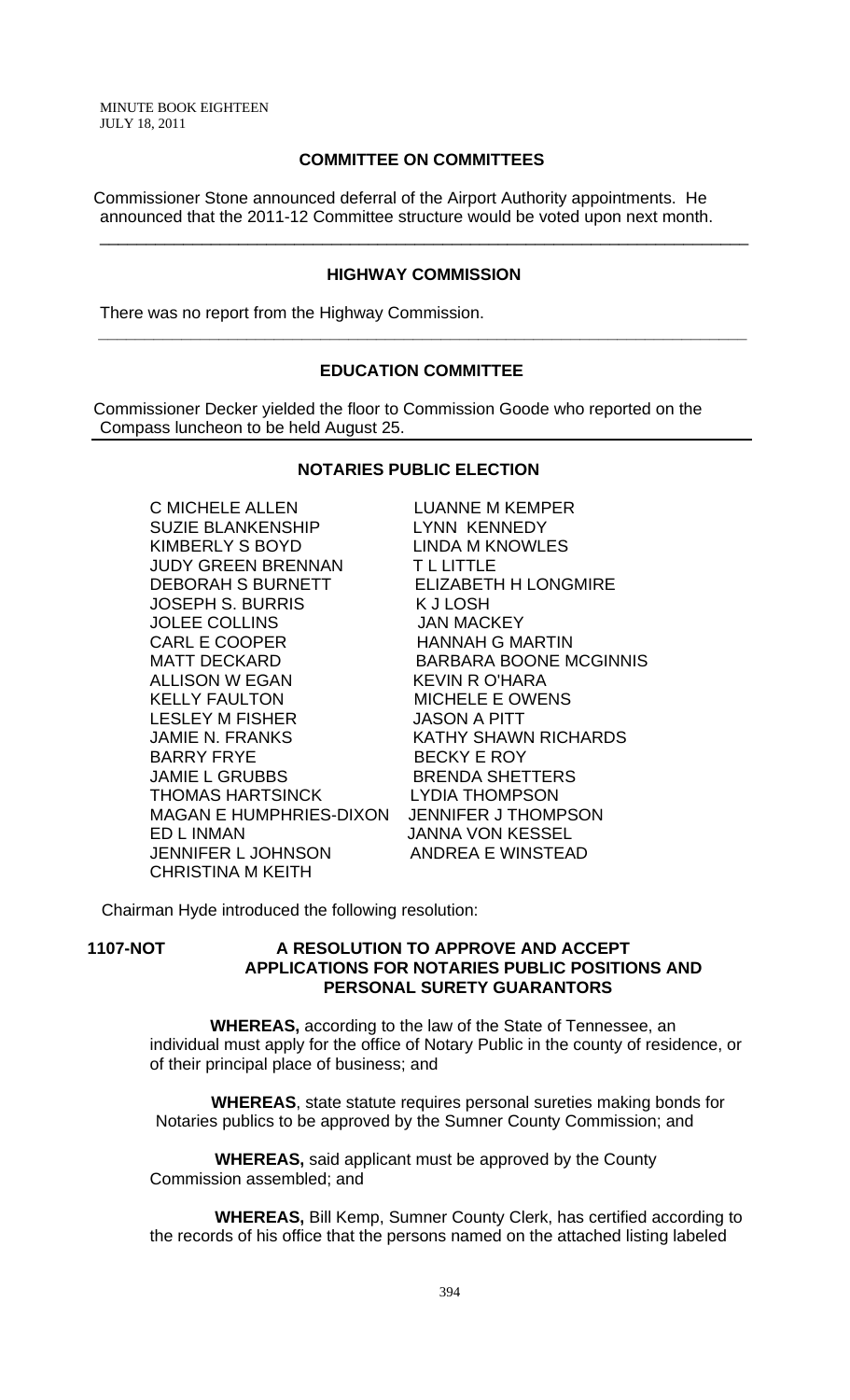"SUMNER COUNTY NOTARY PUBLIC APPLICATIONS and SURETY GUARANTORS" have duly applied for the positions so sought; and

 **–––––––––––––––––––––––––––––––––––––––––––––––––––––––––**

# **BE IT FURTHER RESOLVED THAT THIS TAKE EFFECT FROM AND AFTER PASSAGE.**

Upon motion of Commissioner Graves, seconded by Commissioner Matthews, voting was recorded in the following manner:

| 1107-NOTARY  |   | <b>Yes: 22</b>      | <b>No: 0</b> | <b>Abs: 2</b> |   | 07:16 PM |
|--------------|---|---------------------|--------------|---------------|---|----------|
| <b>Stone</b> | Α | Guthrie             | Y            | Pospisil      |   |          |
| Goode        | Y | Skidmore            | Y            | P. Freels     | Y |          |
| Hyde         | Y | Hughes              | Y            | Kimbrough     | Y |          |
| LeMarbre     | Y | Moser               |              | Decker        |   |          |
| Ring         | Y | <b>Brown Strong</b> |              | Vaughn        |   |          |
| F. Freels    | Y | <b>Matthews</b>     |              | <b>Harris</b> |   |          |
| Utley        | Y | Graves              | Y            | Satterfield   | Y |          |
| <b>Akins</b> |   | Taylor              | Α            | Geminden      |   |          |

Chairman Hyde declared the election of Notaries Public by the body.

#### **GENERAL OPERATIONS COMMITTEE**

\_\_\_\_\_\_\_\_\_\_\_\_\_\_\_\_\_\_\_\_\_\_\_\_\_\_\_\_\_\_\_\_\_\_\_\_\_\_\_\_\_\_\_\_\_\_\_\_\_\_\_\_\_\_\_\_\_\_\_\_\_\_\_\_\_\_\_\_\_

Commissioner Hughes introduced the following resolution and moved for approval. Commissioner Skidmore seconded the motion.

#### **1107-09 A RESOLUTION DECLARING VARIOUS ITEMS FROM THE OLD ANIMAL CONTROL FACILITY AS SURPLUS AND AUTHORIZING DISPOSAL OR SALE OF SAME PURSUANT TO EXISITING POLICIES AND PROCEDURES**

 **BE IT RESOLVED** by the Sumner County Board of County Commissioners meeting in regular session on this the  $18<sup>th</sup>$  day of July, 2011 that this body does hereby declare various items from the Old Animal Control Facility as surplus as shown on the attachment herewith; and

**BE IT FURTHER RESOLVED,** that the disposal or sale of the same is authorized pursuant to existing policies and procedures.

\_\_\_\_\_\_\_\_\_\_\_\_\_\_\_\_\_\_\_\_\_\_\_\_\_\_\_\_\_\_\_\_\_\_\_\_\_\_\_\_\_\_\_\_\_\_\_\_\_\_\_\_\_\_\_\_\_\_\_\_\_\_\_\_

Chairman Hyde declared the resolution approved by the body upon unanimous vote.

# **EMERGENCY SERVICES COMMITTEE**

\_\_\_\_\_\_\_\_\_\_\_\_\_\_\_\_\_\_\_\_\_\_\_\_\_\_\_\_\_\_\_\_\_\_\_\_\_\_\_\_\_\_\_\_\_\_\_\_\_\_\_\_\_\_\_\_\_\_\_\_\_\_\_\_\_\_\_\_\_\_

There was no report from the Emergency Services Committee.

# **PUBLIC SERVICES COMMITTEE**

**\_\_\_\_\_\_\_\_\_\_\_\_\_\_\_\_\_\_\_\_\_\_\_\_\_\_\_\_\_\_\_\_\_\_\_\_\_\_\_\_\_\_\_\_\_\_\_\_\_\_\_\_\_\_\_\_\_\_\_\_\_\_\_\_\_\_\_\_\_** 

Commissioner Goode reported that the Committee voted to halt action on membership vacancies on the Sumner County Airport Authority until the legal process is complete.

\_\_\_\_\_\_\_\_\_\_\_\_\_\_\_\_\_\_\_\_\_\_\_\_\_\_\_\_\_\_\_\_\_\_\_\_\_\_\_\_\_\_\_\_\_\_\_\_\_\_\_\_\_\_\_\_\_\_\_\_\_\_\_\_\_\_\_\_\_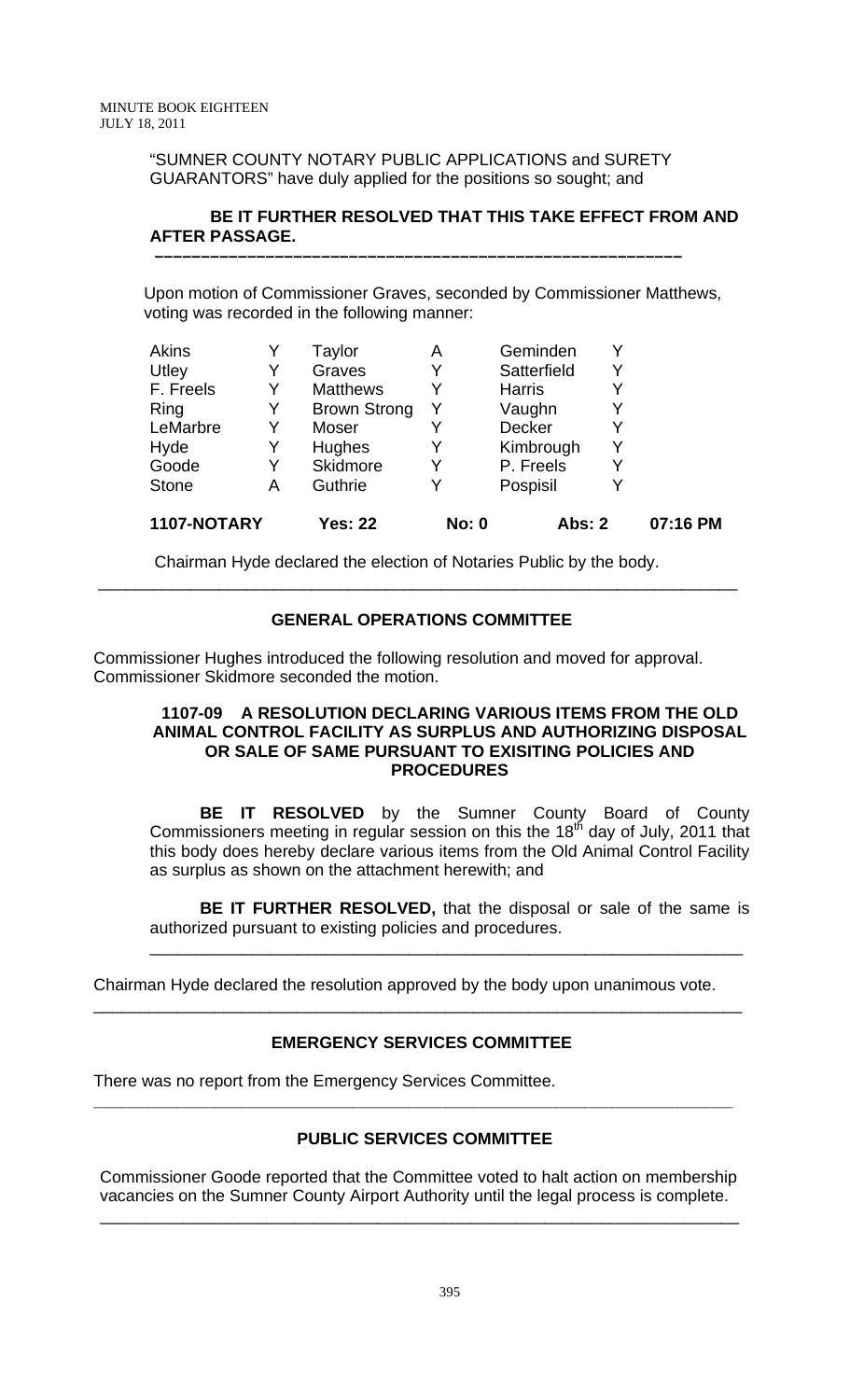#### **LEGISLATIVE COMMITTEE**

Commissioner Pospisil introduced the following resolution and moved for approval. Commissioner Frank E. Freels seconded the motion.

### **1107-01 A RESOLUTION AMENDING RESOLUTION 0408-05 TO REMOVE THE POSITION OF THE COUNTY COMMISSION CHAIRMAN AS MEMBER OF TOURISM BOARD**

**BE IT RESOLVED** by the Sumner County Board of County Commissioners meeting in regular session on this the 18<sup>th</sup> day of July, 2011, that this body does hereby amend resolution 0408-05 to remove the position of County Commission Chairman as a member of the Tourism Board and replace the position with another member of the County Commission.

\_\_\_\_\_\_\_\_\_\_\_\_\_\_\_\_\_\_\_\_\_\_\_\_\_\_\_\_\_\_\_\_\_\_\_\_\_\_\_\_\_\_\_\_\_\_\_\_\_\_\_\_\_\_\_\_\_\_\_\_\_\_\_\_\_

Commissioner LeMarbre moved, seconded by Commissioner Vaughn, to amend the resolution to change the Board of Tourism member from the commission chairman to a commissioner.

The electronic vote was recorded in the following manner:

| 1107-01A     |   | <b>Yes: 24</b>      | <b>No: 0</b> | Abs: 0        | 07:20 PM |
|--------------|---|---------------------|--------------|---------------|----------|
| <b>Stone</b> | Y | Guthrie             | Y            | Pospisil      | Y        |
| Goode        | Y | <b>Skidmore</b>     | Y            | P. Freels     | Y        |
| Hyde         | Y | Hughes              |              | Kimbrough     |          |
| LeMarbre     | Y | Moser               |              | Decker        | Y        |
| Ring         | Y | <b>Brown Strong</b> | Y            | Vaughn        | Y        |
| F. Freels    | Y | <b>Matthews</b>     |              | <b>Harris</b> |          |
| Utley        | Y | Graves              |              | Satterfield   | Y        |
| Akins        |   | Taylor              | Y            | Geminden      |          |
|              |   |                     |              |               |          |

# **AMEND 1107-01 TO REPLACE CHAIR WITH COMMISSIONER**

Chairman Hyde declared passage of the amendment. The amendment was incorporated into above-stated resolution.

The electronic vote was recorded on the main motion in the following manner:

# **RESOLUTION 1107-01 AS AMENDED**

| 1107-01      |   | <b>Yes: 24</b>      | <b>No: 0</b> | Abs: 0        | 07:20 PM |
|--------------|---|---------------------|--------------|---------------|----------|
| <b>Stone</b> | Y | Guthrie             | Y            | Pospisil      |          |
| Goode        | Y | <b>Skidmore</b>     | Y            | P. Freels     | Y        |
| Hyde         | Y | Hughes              | Y            | Kimbrough     | Y        |
| LeMarbre     | Y | Moser               | Y            | Decker        | Y        |
| Ring         | Y | <b>Brown Strong</b> | Y            | Vaughn        | Y        |
| F. Freels    | Y | <b>Matthews</b>     | Y            | <b>Harris</b> |          |
| Utley        | Y | Graves              | Y            | Satterfield   | Y        |
| <b>Akins</b> |   | Taylor              |              | Geminden      | Y        |

Chairman Hyde declared passage of the main motion as amended.

Commissioner Pospisil introduced the following resolution and moved for approval. Commissioner Frank E. Freels seconded the motion.

\_\_\_\_\_\_\_\_\_\_\_\_\_\_\_\_\_\_\_\_\_\_\_\_\_\_\_\_\_\_\_\_\_\_\_\_\_\_\_\_\_\_\_\_\_\_\_\_\_\_\_\_\_\_\_\_\_\_\_\_\_\_\_\_\_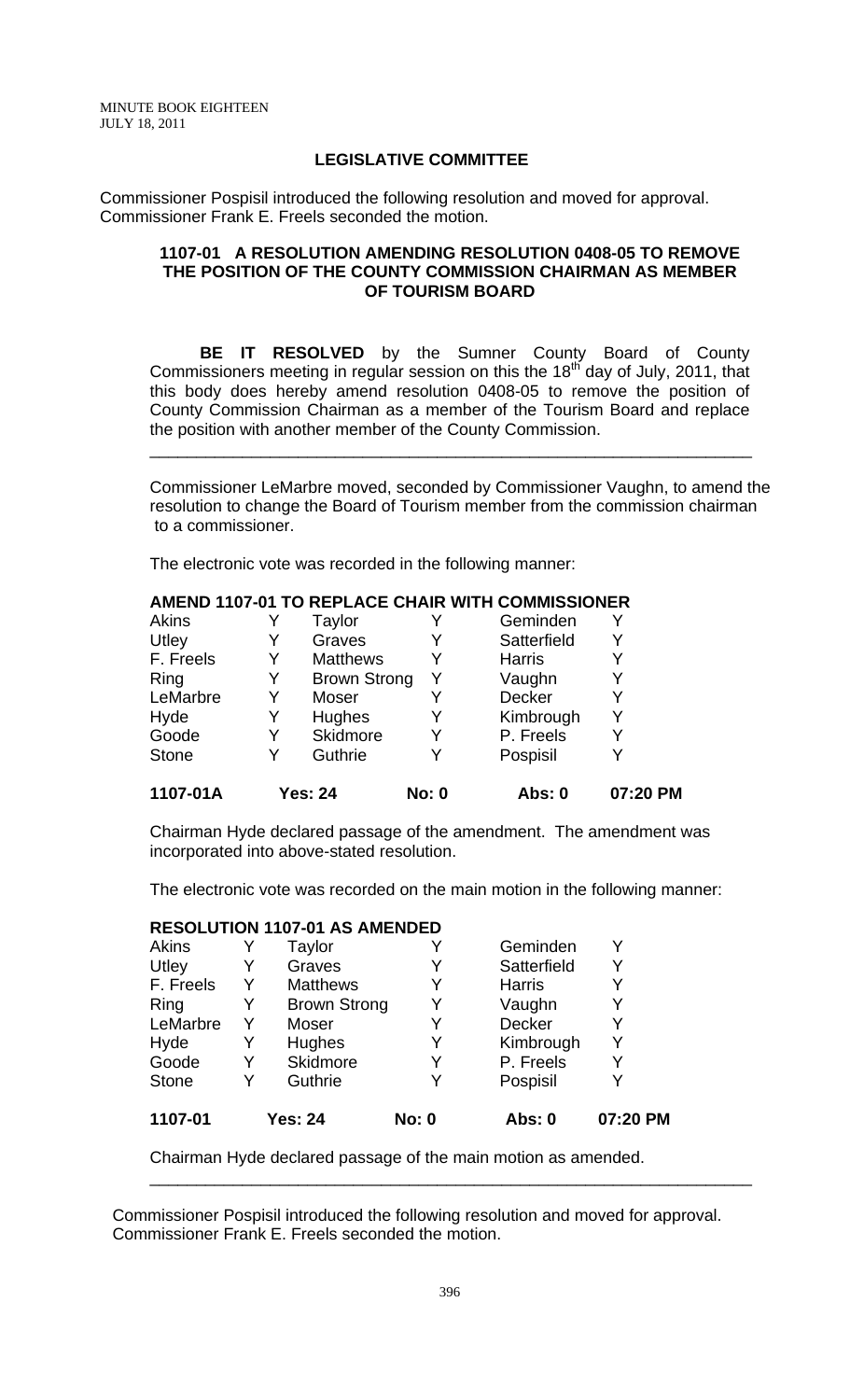#### **1107-02 A RESOLUTION ADOPTING THE HOME PROGRAM POLICIES AND PROCEDURES FOR SUMNER COUNTY, TENNESSEE**

 **WHEREAS,** Sumner County wishes to participate in and accept the Tennessee Housing Development Agency Home Grant for the opportunity to have a home rehabilitation funding up to the amount of \$500,000 for citizens of our county; and

**WHEREAS**, the Home Program will make financial and/or technical assistance for the rehabilitation of owner-occupied homes in Sumner County; and

**WHEREAS**, it is the desire of this body to adopt the Home Program Policies and Procedures to insure applicant eligibility criteria in order to meet the qualifications for the rehabilitation grant.

**NOW, THEREFORE, BE IT RESOLVED** by the Sumner County Board of County Commissioners meeting in regular session on this the  $18<sup>th</sup>$  day of July, 2011, that the attached Home Program Policies and Procedures for Sumner County, Tennessee are hereby adopted.

\_\_\_\_\_\_\_\_\_\_\_\_\_\_\_\_\_\_\_\_\_\_\_\_\_\_\_\_\_\_\_\_\_\_\_\_\_\_\_\_\_\_\_\_\_\_\_\_\_\_\_\_\_\_\_\_\_\_\_\_\_\_\_\_

The electronic vote was recorded in the following manner:

| 1107-02         |   | <b>Yes: 23</b>      | <b>No: 0</b> | Abs: 0        | 07:21 PM |
|-----------------|---|---------------------|--------------|---------------|----------|
| Guthrie         | Y | Pospisil            |              |               |          |
| <b>Skidmore</b> | Y | P. Freels           | Y            | <b>Stone</b>  |          |
| <b>Hughes</b>   | Y | Kimbrough           | Y            | Goode         | Y        |
| LeMarbre        | Y | <b>Decker</b>       | Y            | Hyde          |          |
| Ring            | Y | <b>Brown Strong</b> | Y            | Vaughn        | Y        |
| F. Freels       | Y | <b>Matthews</b>     | Y            | <b>Harris</b> | Y        |
| Utley           | Y | Graves              | Y            | Satterfield   | Y        |
| <b>Akins</b>    |   | Taylor              | Y            | Geminden      | Y        |
|                 |   |                     |              |               |          |

Chairman Hyde declared passage of the motion.

Commissioner Pospisil introduced the following resolution and moved for approval. Commissioner Taylor seconded the motion.

#### **1107-03 A RESOLUTION DIRECTING THE OFFICE OF THE LAW DIRECTOR TO FILE A MOTION IN THE HALO PROPERTY LITIGATION TO ADDRESS OPEN RECORD CONSIDERATONS AS IT RELATES TO SUMNER COUNTY**

\_\_\_\_\_\_\_\_\_\_\_\_\_\_\_\_\_\_\_\_\_\_\_\_\_\_\_\_\_\_\_\_\_\_\_\_\_\_\_\_\_\_\_\_\_\_\_\_\_\_\_\_\_\_\_\_\_\_\_\_\_\_\_

**BE IT RESOLVED** by the Sumner County Board of County Commissioners meeting in regular session on this the  $18<sup>th</sup>$  day of July, 2011, that this body does hereby direct the Office of the Law Director to file a motion in the Halo Property Litigation to address open record considerations as it relates to Sumner County.

\_\_\_\_\_\_\_\_\_\_\_\_\_\_\_\_\_\_\_\_\_\_\_\_\_\_\_\_\_\_\_\_\_\_\_\_\_\_\_\_\_\_\_\_\_\_\_\_\_\_\_\_\_\_\_\_\_\_\_\_\_\_\_\_

Upon discussion, the electronic vote was recorded in the following manner:

| <b>Akins</b> | Taylor          |   | Geminden    |  |
|--------------|-----------------|---|-------------|--|
| Utley        | Graves          |   | Satterfield |  |
| F. Freels    | <b>Matthews</b> | v | Harris      |  |